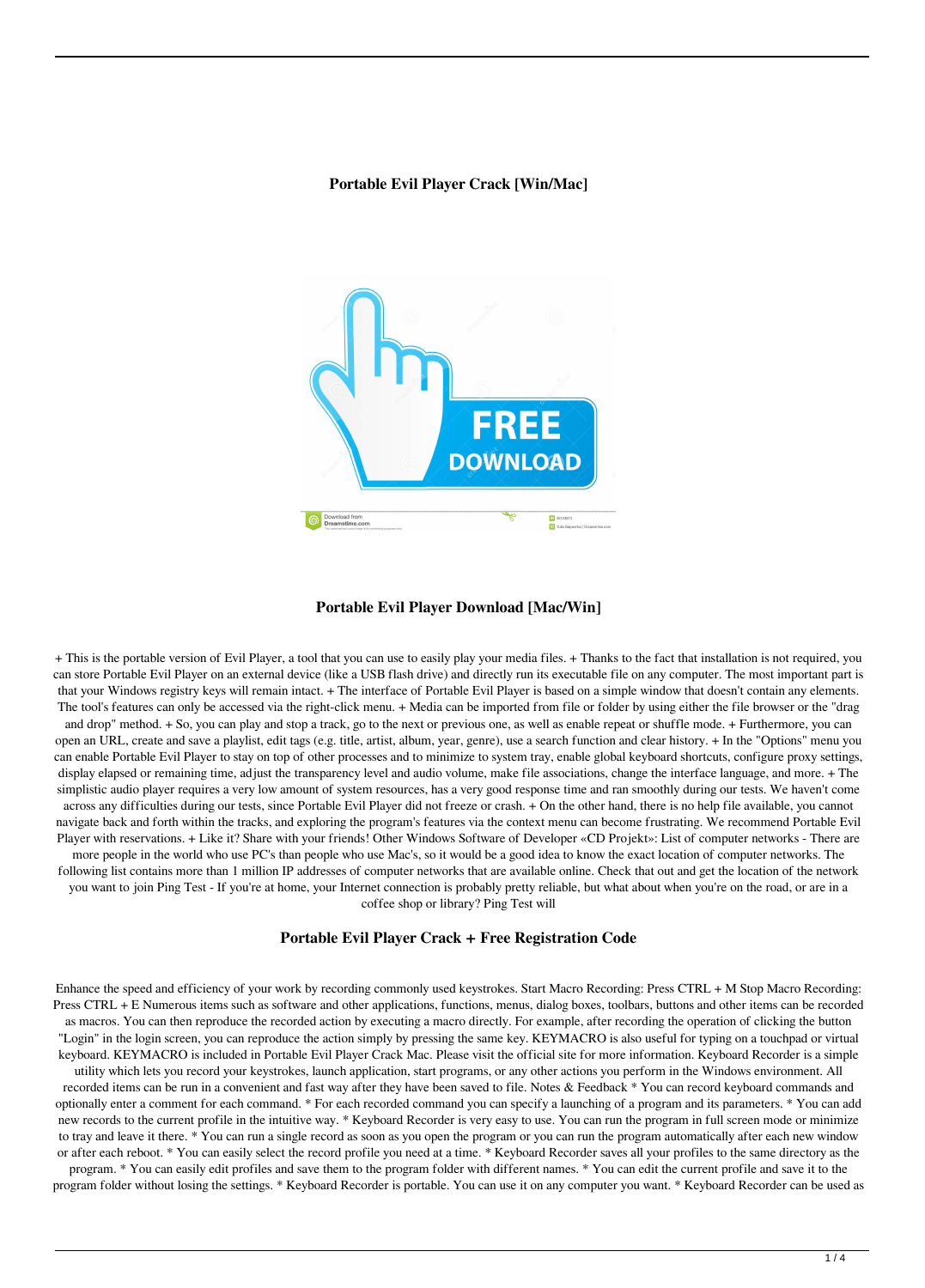a light version of AutoHotKey if you need a lightweight program that records your keystrokes. Audio Recorder is a simple utility which lets you record any audio playing in Windows. Notes & Feedback \* You can record audio files in WAV, MP3 or OGG format. \* You can 77a5ca646e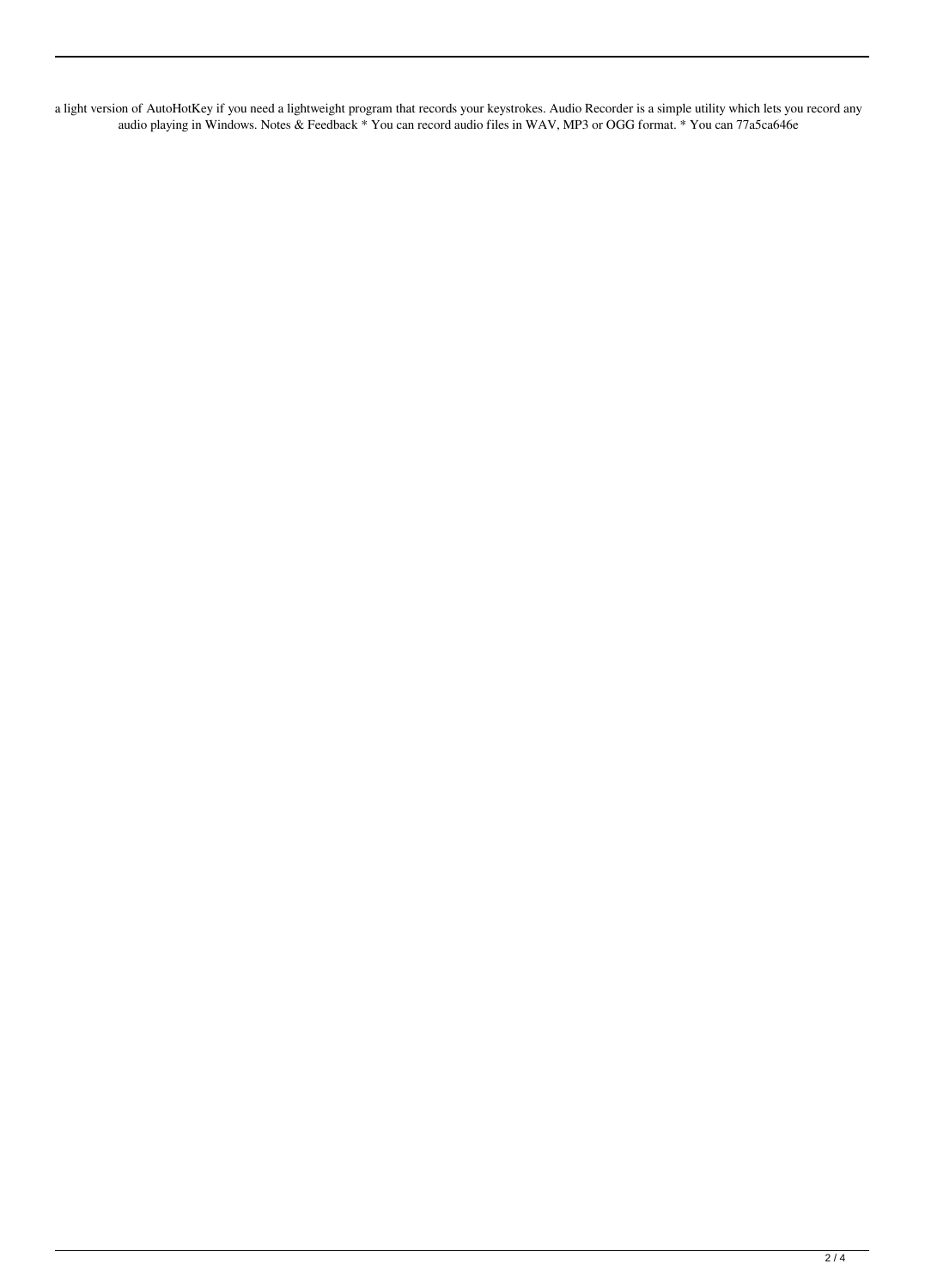# **Portable Evil Player Crack With License Key**

Portable Evil Player is an easy-to-use, compact media player for Windows that you can use anywhere to enjoy your audio and video files. The main goal of the program is to provide you with a clean and simple experience. It has no unnecessary elements and all features can be accessed via the right-click menu, so you can choose the playback options using just a click. Of course, you can use the application to play your files as well. It supports most of the audio and video formats, including MP3, OGG, WMA, WAV, WMA Pro, AAC, MP4, AVI, MOV, MPG, RMVB, RM, QT, MKV, FLV, TS, TTA, 3GP, MPG, DAT, VOB, FLI, ASF, RAM, RAM2, JAV, GSM, H.264 and WMV. You can also use Portable Evil Player to convert videos and audio files to MP3, OGG, WAV, WMA, WMA Pro, AAC, MP4, AVI, MOV, MPG, RMVB, RAM, RM, FLI, ASF, RAM2, FLV, TS, H.264 and WMV. You can open URLs, save playlists, edit tags and search, as well as run the app in background mode. Besides this, the program has a nice interface, supports multiple languages and allows you to adjust a wide range of settings. Moreover, it doesn't require installation and doesn't pollute the Windows registry. In addition, the application is lightweight, has a fast response time, runs smoothly and requires a very low amount of system resources. It's suitable for every use. Usability: 1. It's very easy to use: the interface is very clean and has no unnecessary elements. 2. You can control all the program's features via the right-click menu. 3. The program has intuitive settings for MP3 and video players. 4. Your multimedia files will stay in the same location when you use the program. 5. It's fast and stable. Advantages: 1. It's not difficult to use and understand. 2. It doesn't require installation. 3. It doesn't pollute the Windows registry. 4. It's compatible with all types of devices. 5. It's small and portable. 6. It's easy to use.

## **What's New in the?**

In the course of time, the Internet became a highly popular source for entertainment purposes. The problem is that most of the content available on it is difficult to find and get access to. To help you navigate the web, you'll need an easy to use program that can help you search, listen and watch the latest video and audio clips from the Internet. This is where Evil Player is a valuable and useful addition to your toolbox. It provides fast and efficient ways to access and play multimedia files, such as music, movies and video clips. Evil Player is a fully featured, easy to use application that enables you to play your favorite audio and video files quickly and easily. No installation is required to enjoy all its features. Its intuitive interface is extremely user friendly and allows you to control and browse your files with just a few clicks of the mouse. Once you start the program, you can browse your files by title, album, artist, genre and date of creation. Evil Player has a number of features and tools that make the process of playing media files faster and easier. Features: \* Browse the internet and your local hard drive to find media files such as music, movies, images and video clips. \* Import media files by using a file browser or the 'drag and drop' method. \* Play any media files, including music, movies and video clips. \* Add the selected media files to a playlist, which is stored as a.xml file that can be easily edited. \* Control the playback speed or set an automatic playback mode to keep track of the remaining time. \* Enable repeat, shuffle or fixed modes. \* Add tags to selected media files. \* Enable bookmarking or go directly to the home page of a website. \* Create a playlist of media files and synchronize your playlists. \* Use the 'info' button to open the media file information. \* Add an 'infopage' button to access the website's info page. \* Open an URL in your default browser and surf to the website directly. \* Enable proxy settings to connect to the Internet through a local proxy. \* Enable global keyboard shortcuts to play media files. \* Search the internet to find any multimedia content, and then play the desired one. \* Clear history to avoid playback errors. \* Adjust the transparency level, audio volume and the visual appearance of the interface. \* Change the language of the program interface. \* Adjust the look and feel of the interface. \* Enable Portable Evil Player to stay on top of other processes and to minimize to system tray. \* Enable the option to minimize Portable Evil Player to system tray when playing music files. \* Enable the option to minimize the program to system